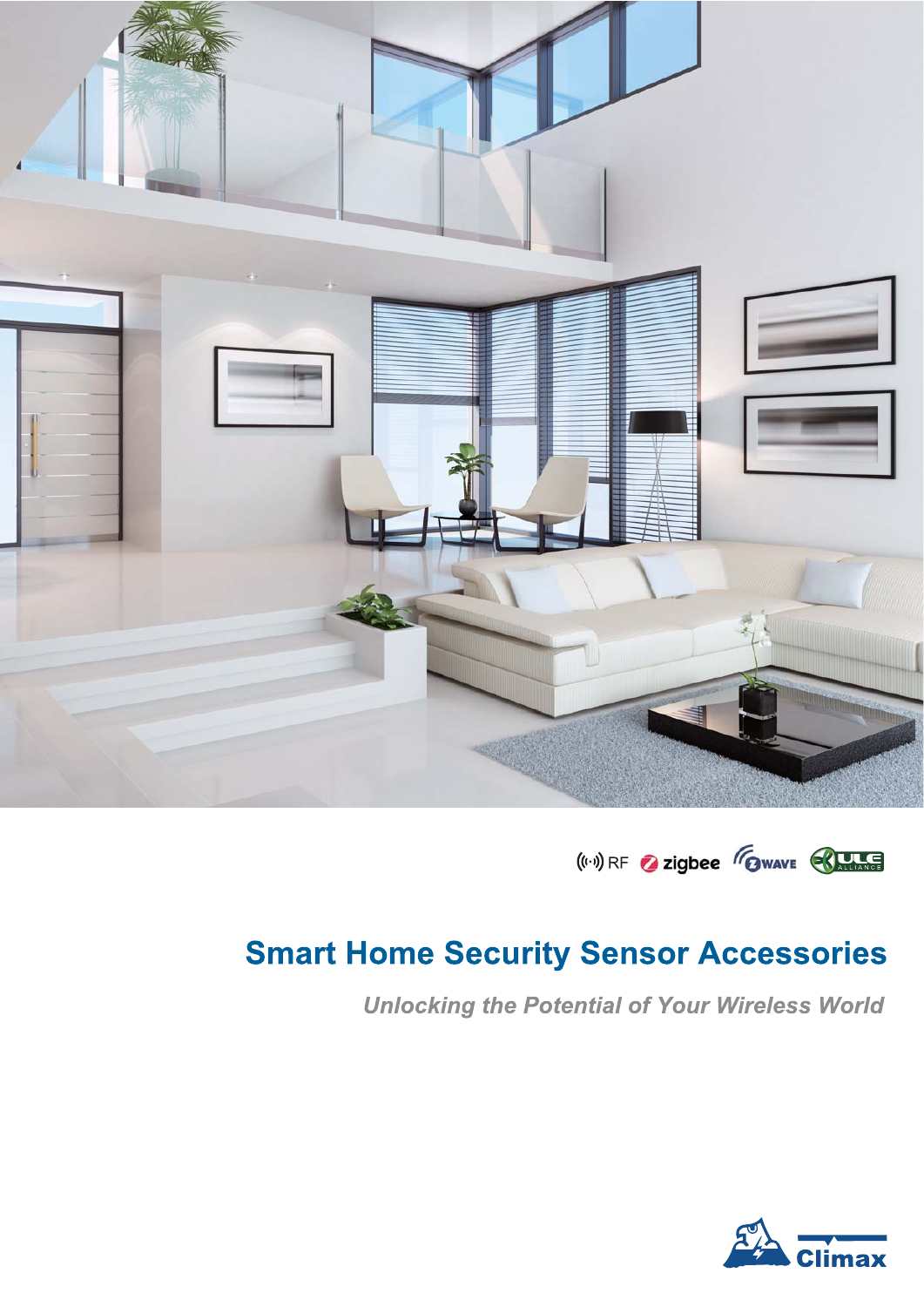# **Contents**

| Security Sensors (and the contract of the contract of the contract of the contract of the contract of the contract of the contract of the contract of the contract of the contract of the contract of the contract of the cont |  |
|--------------------------------------------------------------------------------------------------------------------------------------------------------------------------------------------------------------------------------|--|
|                                                                                                                                                                                                                                |  |
|                                                                                                                                                                                                                                |  |
| Automation Devices Automatics Automatics Automatics Automation Devices                                                                                                                                                         |  |
|                                                                                                                                                                                                                                |  |
|                                                                                                                                                                                                                                |  |
|                                                                                                                                                                                                                                |  |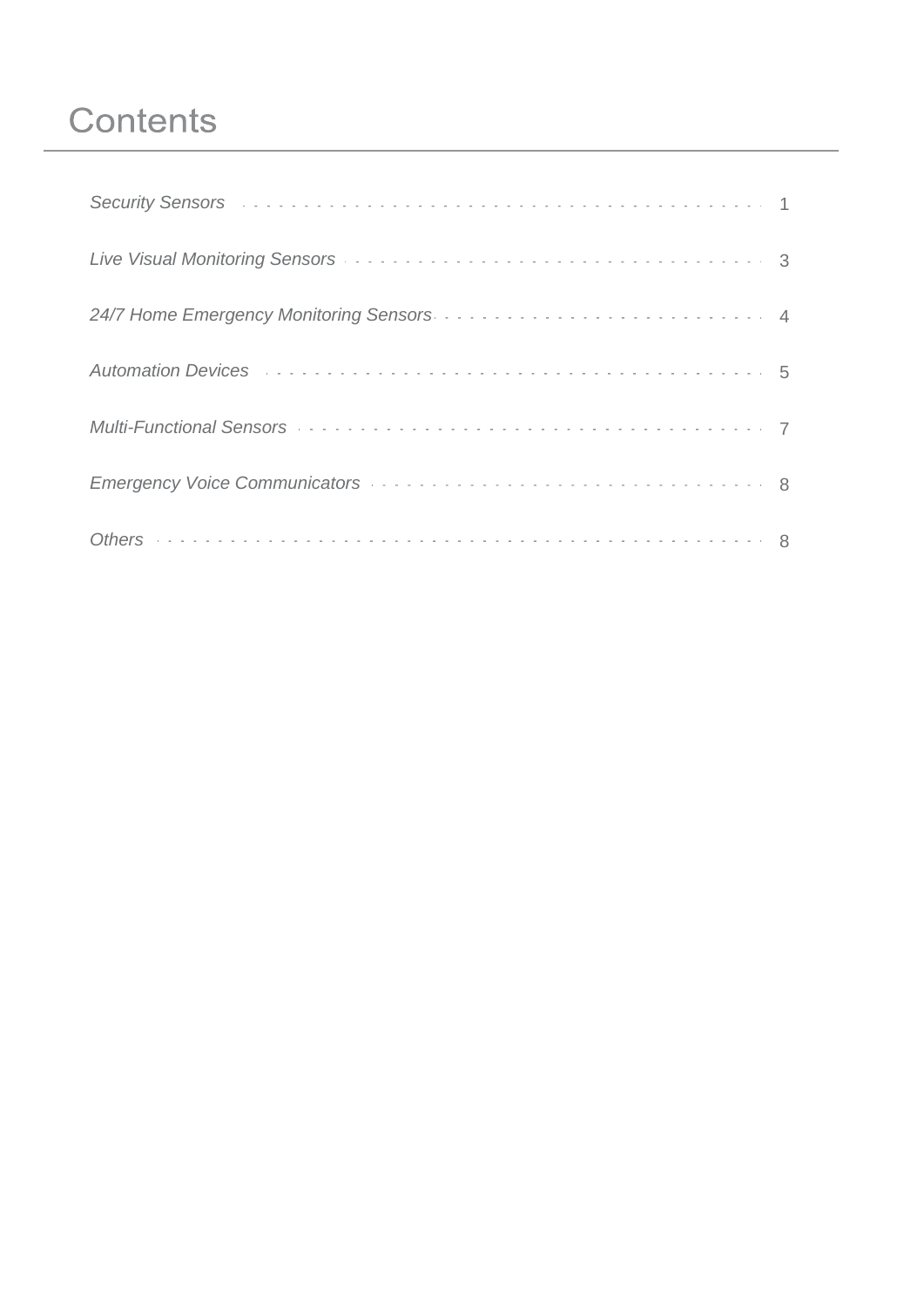#### **Climax's Complete Range of Smart Home Security Sensors**

Climax provides an all-inclusive range of sensors compatible with a variety of protocols like F1, ZigBee, Z-Wave and ULE, reliable for both commercial and home security. Given the diversity of applications, all high-quality products are categorized into Security, Live Visual Monitoring, 24/7 Home Emergency Monitoring, Automation, Multi-Functional Sensors, Emergency Voice Communicators and Others, fully meet customers' ever-changing requirements.

 $(\left\langle \cdot,\cdot\right\rangle )$  RF 2 zigbee  $\mathscr{F}_{\text{Gwave}}$ 

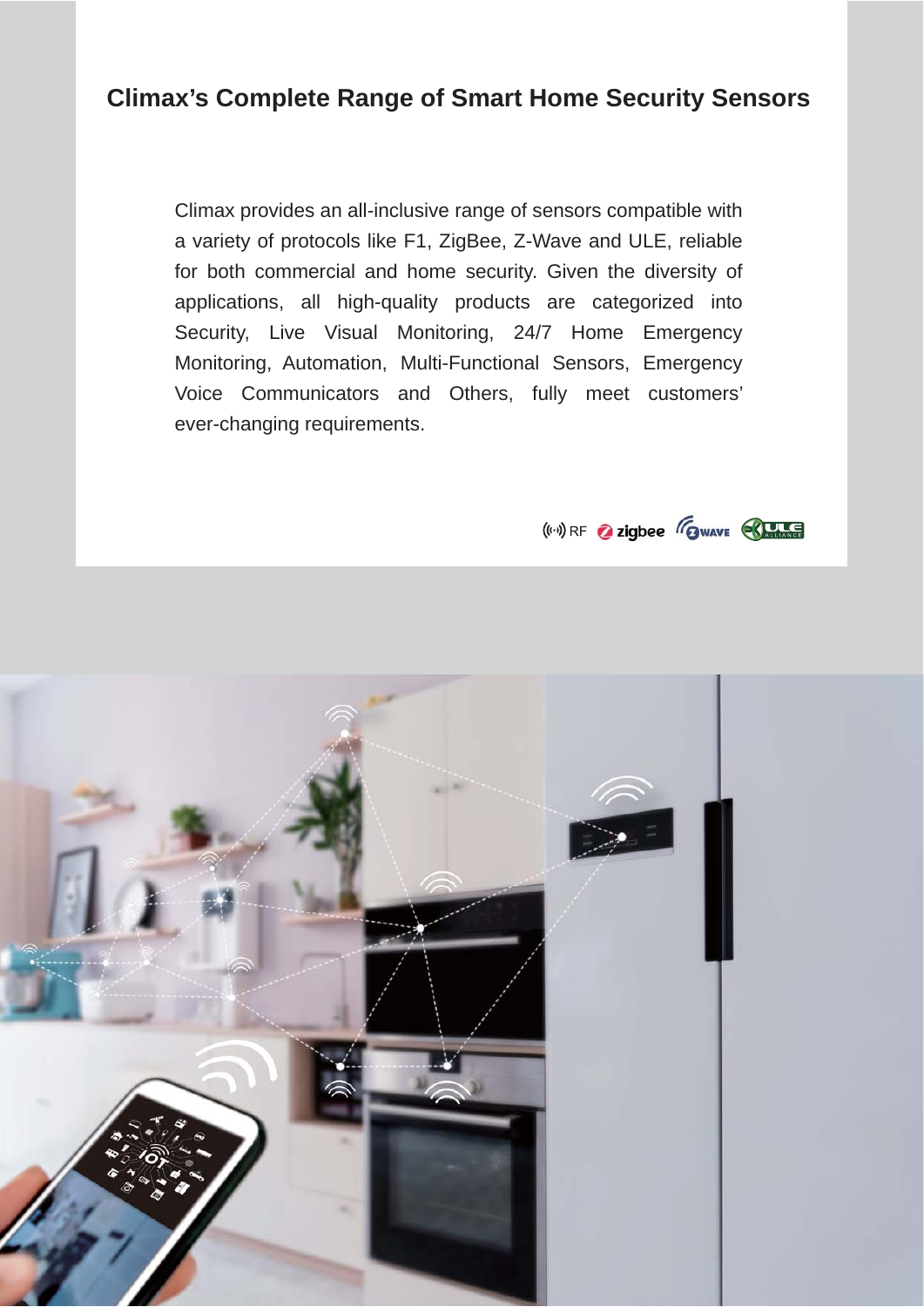## *Security Sensors*

Security alarm sensors are crucial to monitor your security system and status, making sure your space is secure and preventing dangerous events.

![](_page_3_Picture_2.jpeg)

![](_page_3_Figure_3.jpeg)

![](_page_3_Picture_4.jpeg)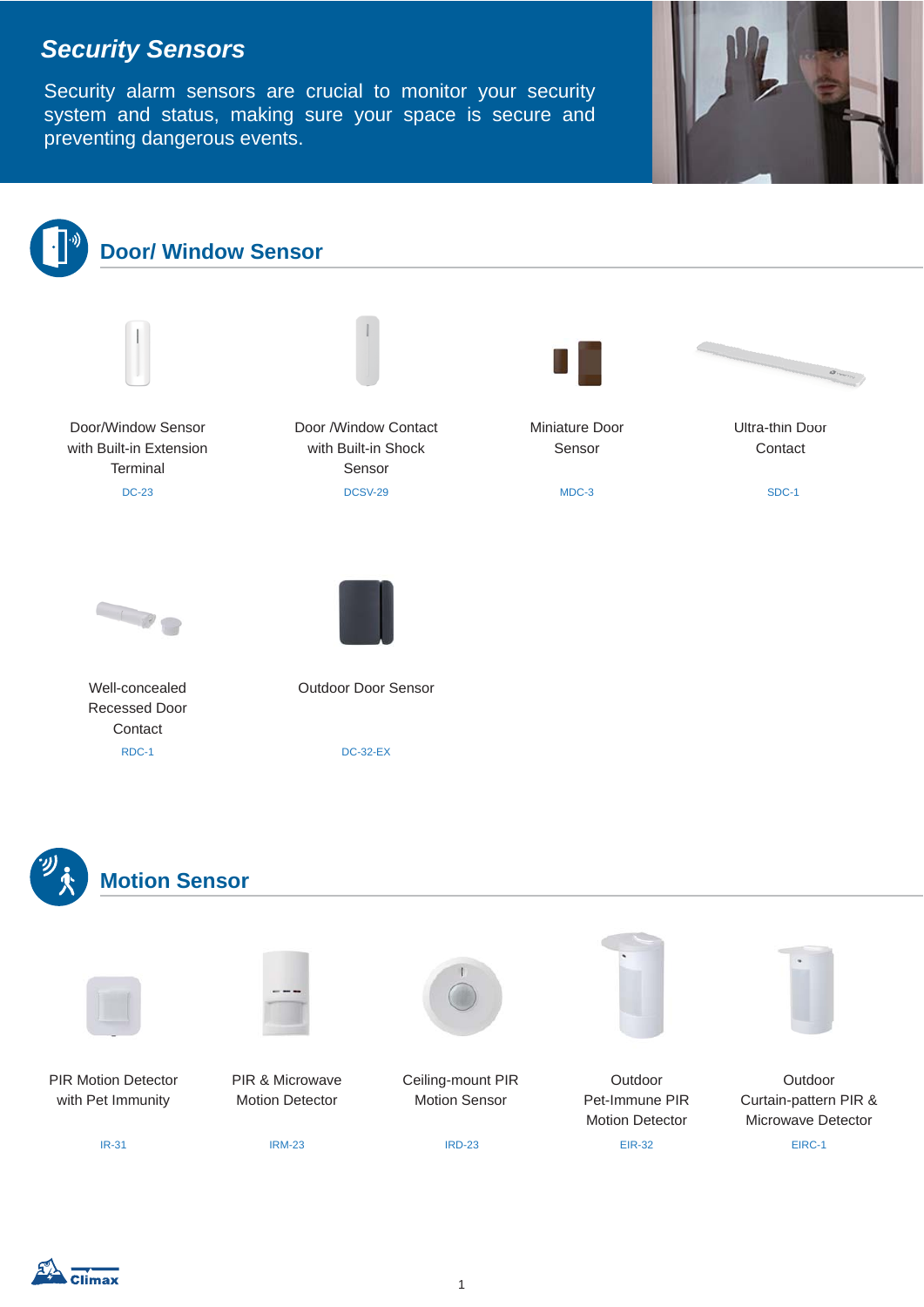![](_page_4_Picture_1.jpeg)

Climax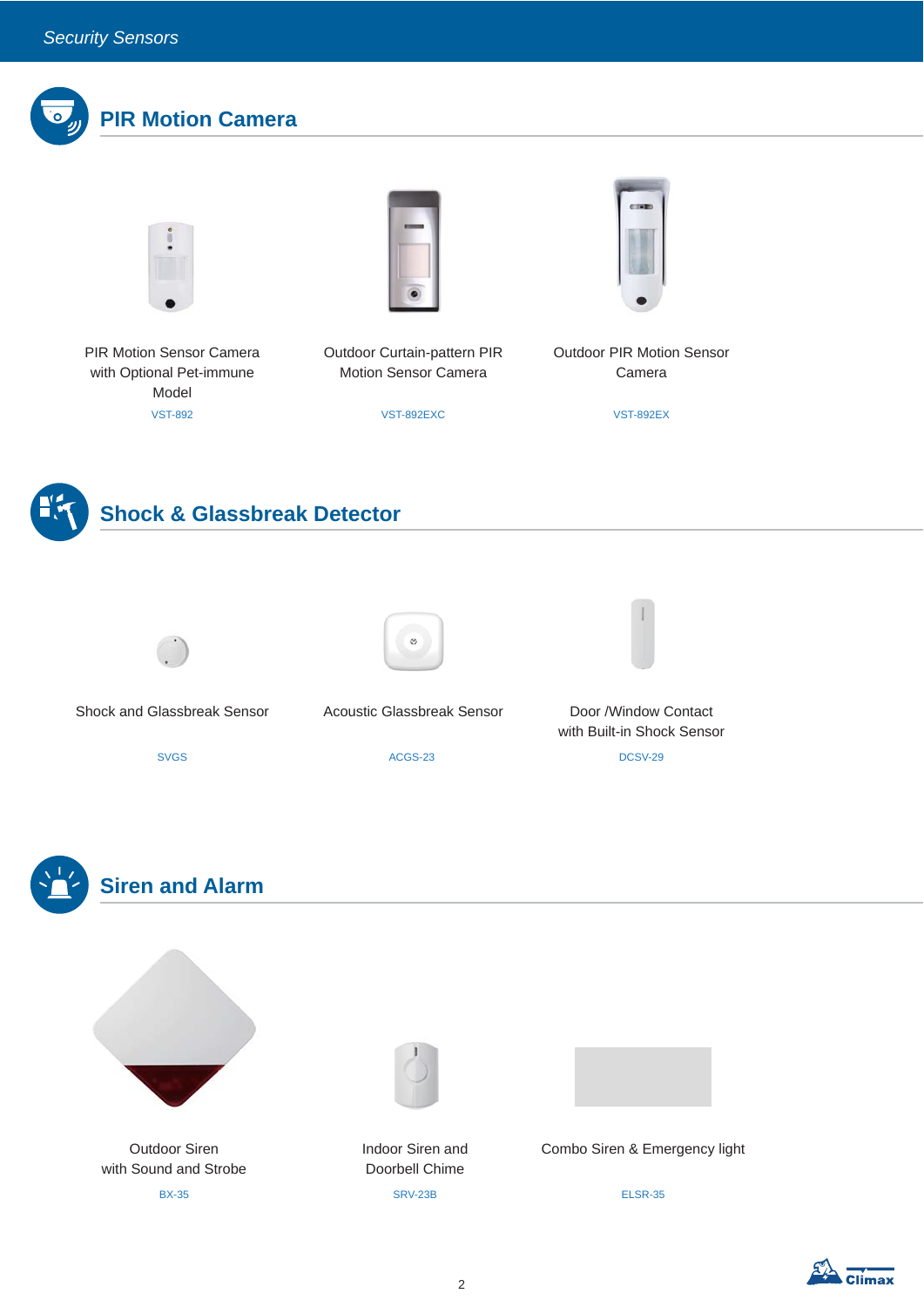![](_page_5_Picture_1.jpeg)

#### *Live Visual Monitoring Sensors*

Remote Keypad Integrating with RFID Key Fobs or NFC Tags

 $\therefore$  (a) (a) (a)

IP Cameras are stand-alone surveillance solutions providing live video monitoring with privacy and security.

Remote Keypad with LCD Display

E

 $\circledcirc \circledcirc \circledcirc$ 

 $\odot$   $\odot$   $\odot$ 

![](_page_5_Picture_4.jpeg)

![](_page_5_Picture_5.jpeg)

IP Camera with 1080p HD Resolution and Ultra-wide-angle Lens

![](_page_5_Picture_7.jpeg)

KP-39 KPT-35 RC-29 TG-15N

Outdoor IP Camera with 1080p HD Resolution and Ultra-wide-angle Lens VST-1818 R3 VST-1818EX-R3 VDP-3

![](_page_5_Picture_9.jpeg)

Remote Controller **Canadem Controller** Cutdoor Tag Reader

Video Doorbell Camera

![](_page_5_Picture_12.jpeg)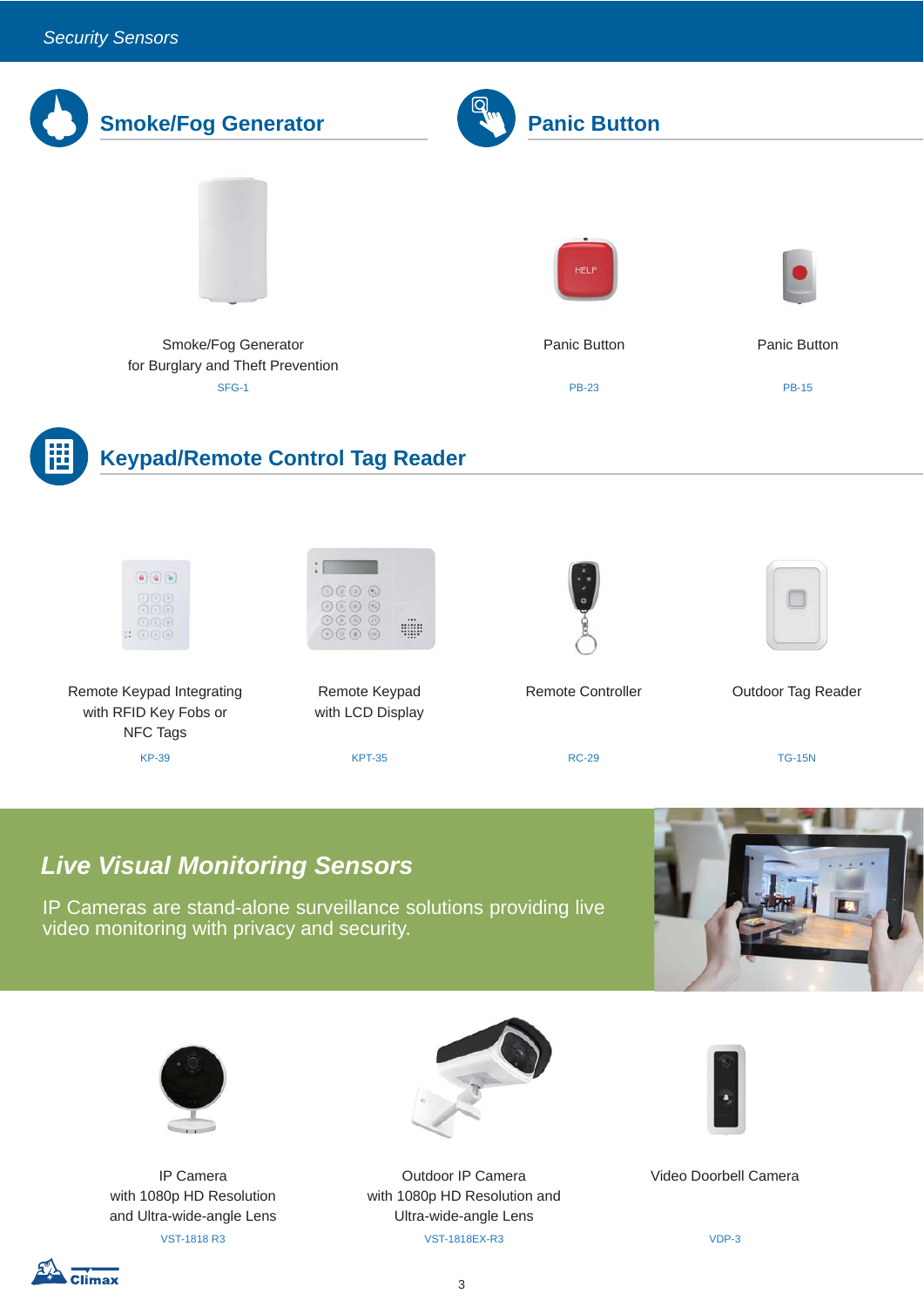## *24/7 Home Emergency Monitoring Sensors*

Smoke/ CO, water and heat detectors can protect your family and property from damages caused by fire, water or air toxics.

![](_page_6_Picture_2.jpeg)

![](_page_6_Figure_3.jpeg)

![](_page_6_Picture_4.jpeg)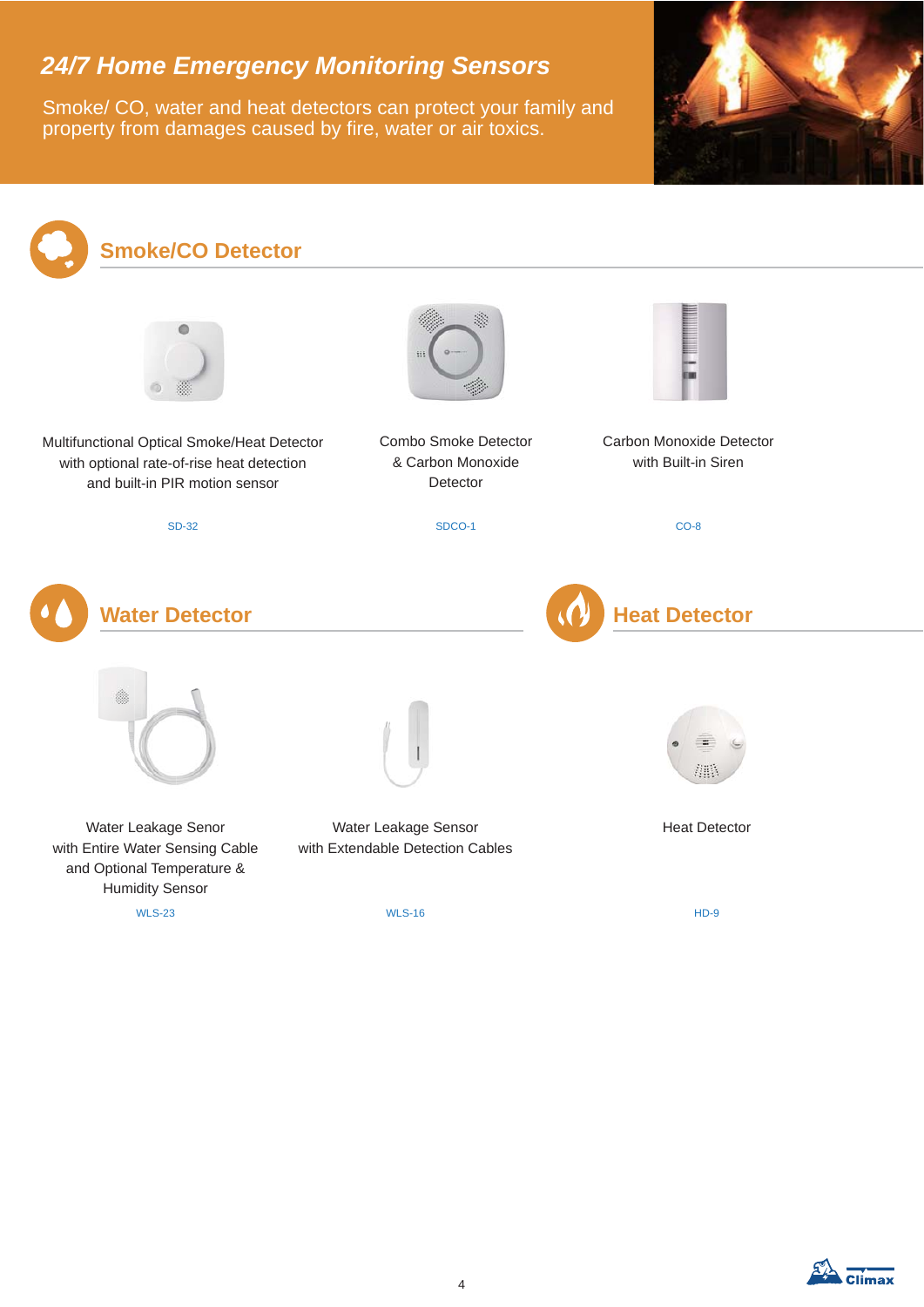#### *Automation Devices*

Automation devices create an integrated, all-inclusive automation system, further enhance on comfort, safety and lifestyle.

![](_page_7_Picture_2.jpeg)

![](_page_7_Figure_3.jpeg)

Climax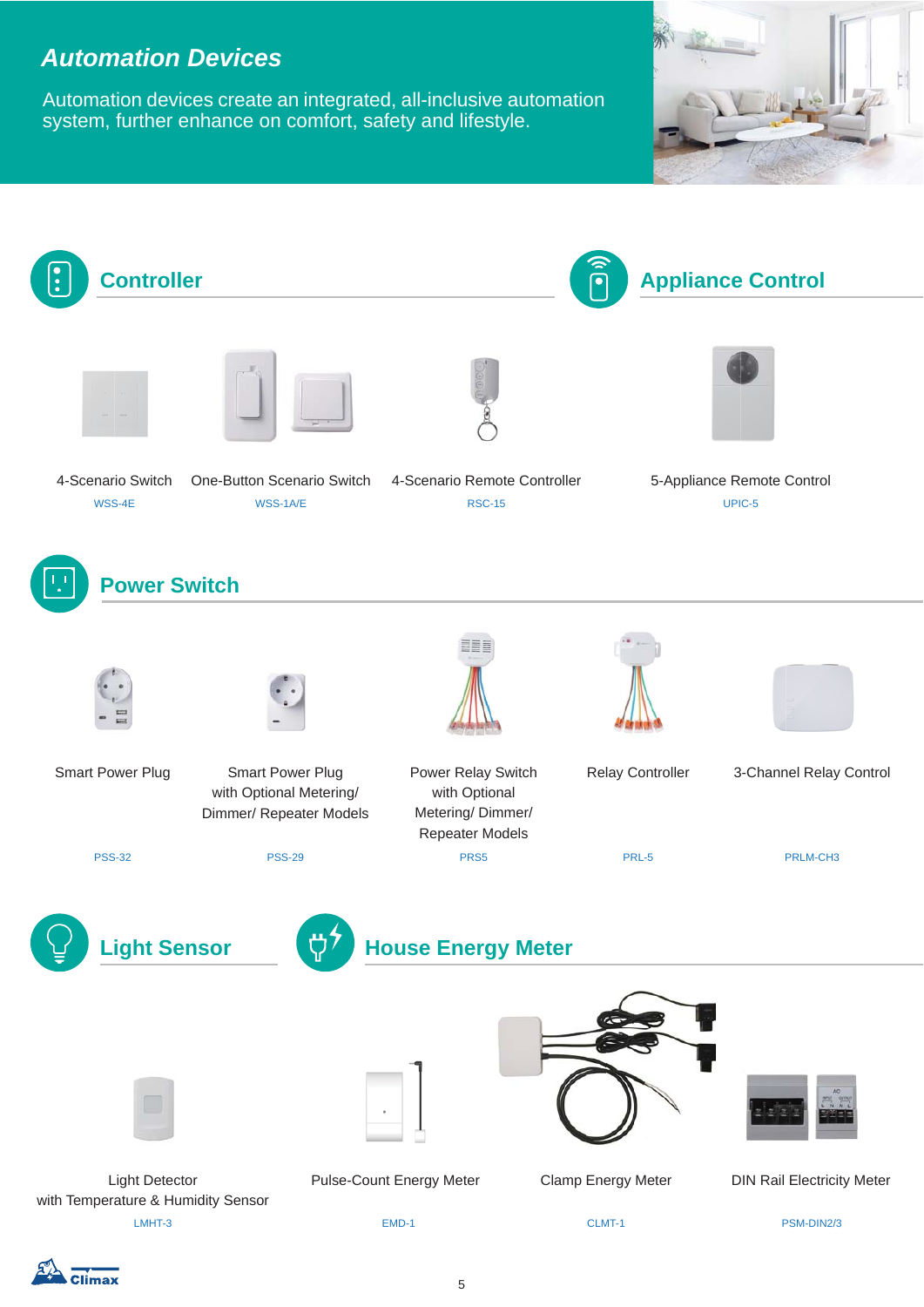| <b>Roller Shutter Control</b>                    |                                                                        |                                               |  |
|--------------------------------------------------|------------------------------------------------------------------------|-----------------------------------------------|--|
|                                                  |                                                                        |                                               |  |
| Roller Shutter Controller<br>SCM-6               | <b>DIN Rail Mounted Roller</b><br><b>Shutter Control</b><br>SCM-6-DIN2 | <b>Shutter Control Switch</b><br><b>SCS-1</b> |  |
|                                                  |                                                                        |                                               |  |
| <b>Temperature Sensor</b>                        |                                                                        |                                               |  |
|                                                  |                                                                        |                                               |  |
| Room Sensor Measures<br>Temperature and Humidity | <b>Temperature Sensor</b>                                              | <b>Temperature Sensor</b>                     |  |
| <b>RS-23</b>                                     | <b>TS-29</b>                                                           | <b>TS-9</b>                                   |  |
| <b>Thermostat</b>                                |                                                                        |                                               |  |
| $0 -$                                            | $\cdots$<br>"25.0"<br>$\left( -\right) \left( \cdot\right)$            | 興                                             |  |
| Thermostat                                       | <b>Thermostat Compatible</b><br>with Remote Power Relay Switch         | <b>Thermostatic Radiator</b>                  |  |
| TMST-2                                           | <b>TMST-15</b>                                                         | TRV-1                                         |  |
| <b>Garage Control</b>                            |                                                                        |                                               |  |
|                                                  |                                                                        |                                               |  |
| Garage Door Control<br>GDC-3                     | Garage Tilt Sensor<br>Gdts-1                                           |                                               |  |

Climax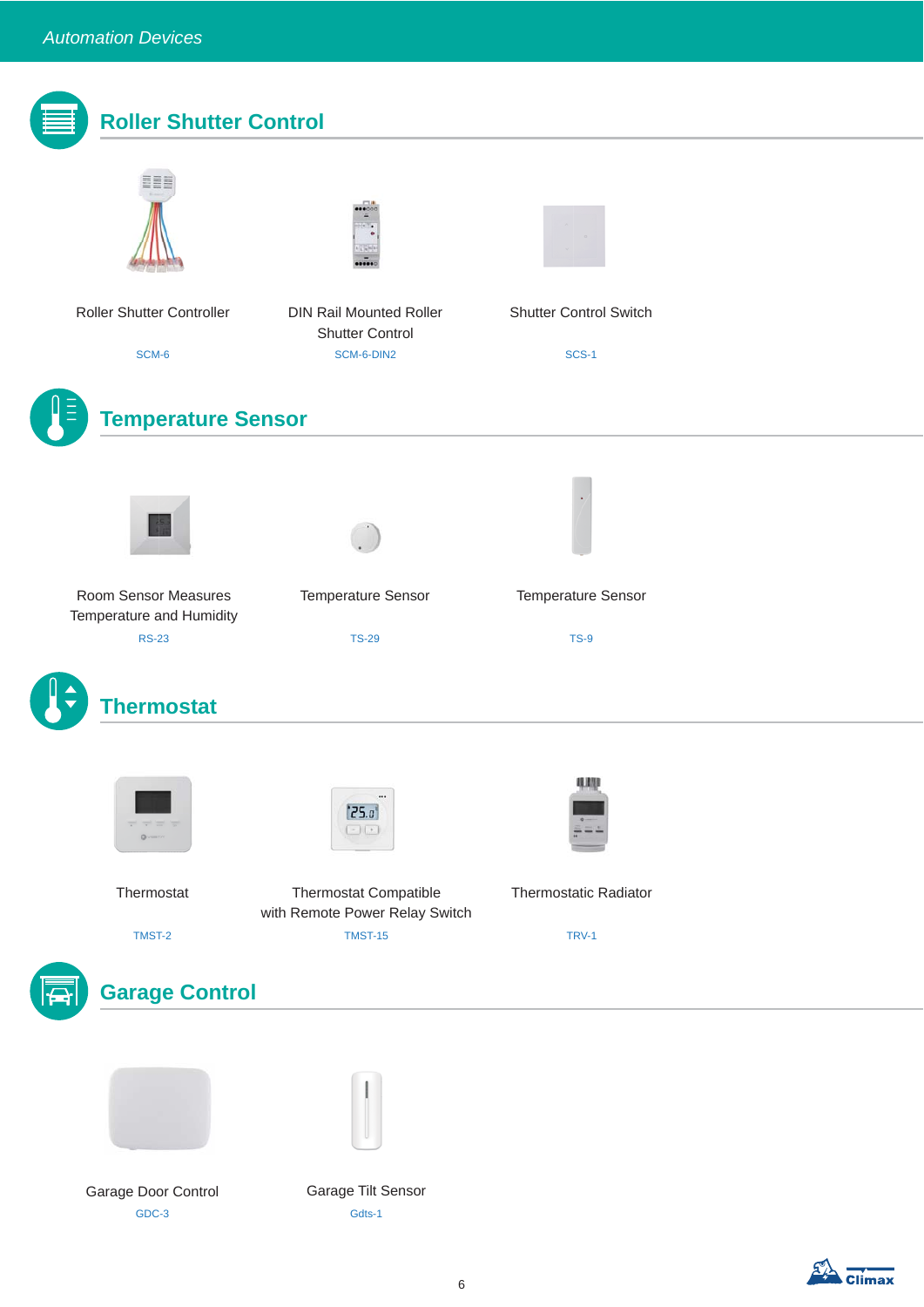## *Multi-Functional Sensors*

Sensors with valued-added integrated functions are ready to make home or business safer and smarter.

![](_page_9_Picture_2.jpeg)

![](_page_9_Picture_3.jpeg)

Occupancy/ Vacancy Motion Sensor with Light/ Temperature Sensor

![](_page_9_Picture_6.jpeg)

Air Quality Sensor Measures Particulate Matter (PM2.5), Carbon Dioxide (CO2), Temperature and Humidity

POVS-1 AQS-1 AQS-1 Mini-PIR

![](_page_9_Picture_9.jpeg)

Mini Motion Sensor with Light & Temperature Sensor

![](_page_9_Picture_12.jpeg)

Combo Smoke Detector & Carbon Monoxide Detector

SDCO-1

![](_page_9_Picture_15.jpeg)

Multifunctional Optical Smoke/Heat Detector with optional rate-of-rise heat detection and built-in PIR motion sensor

SD-32

Light Detector with Ambient Light, Temperature and Humidity Sensor LMHT-3

![](_page_9_Picture_19.jpeg)

Water Leakage Sensor with Built-in Temperature and Humidity Sensor

WLS-23

![](_page_9_Picture_22.jpeg)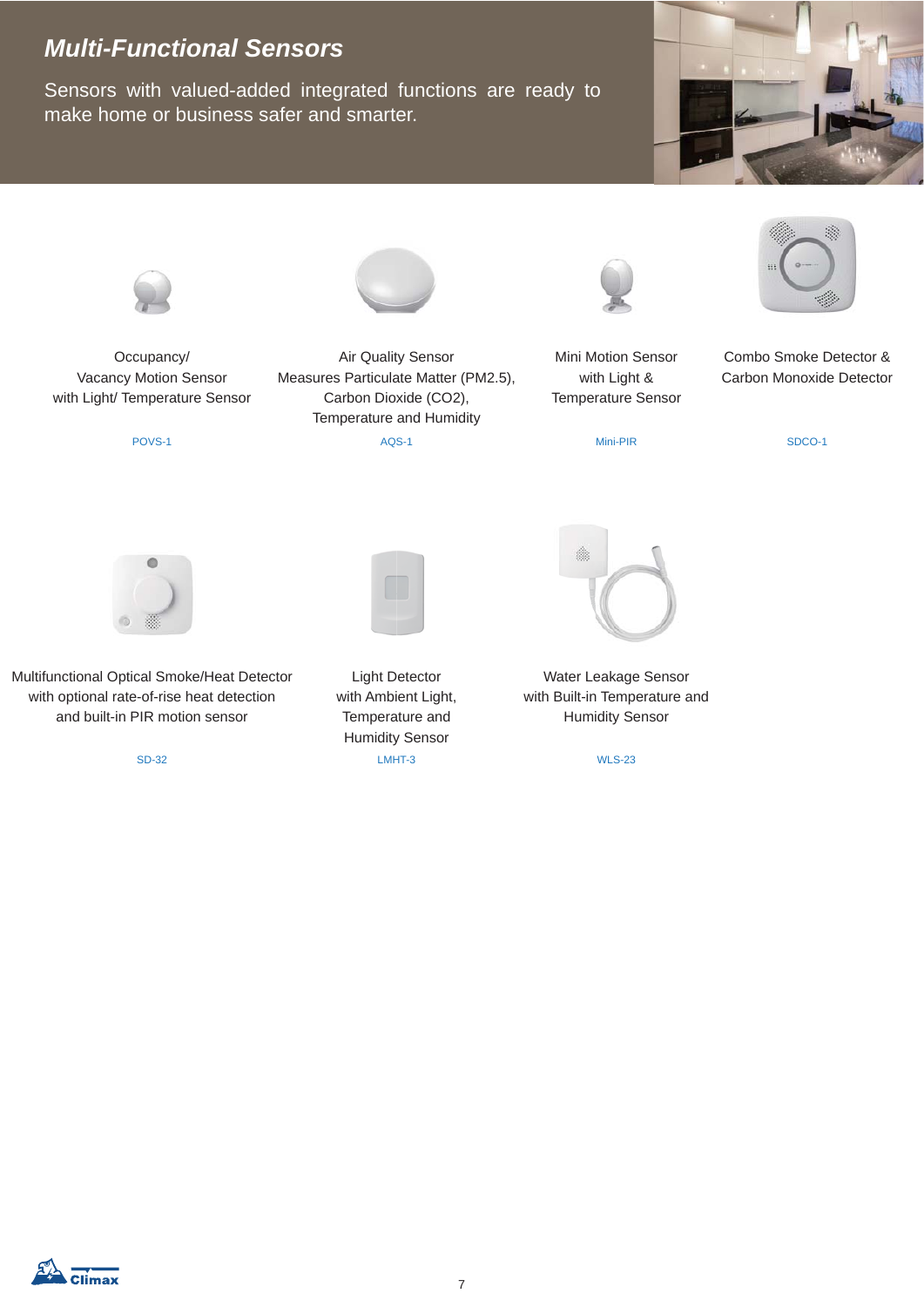## *Emergency Voice Communicators*

Emergency voice communicators enable users to summon emergency help with voice recognition command or a single button press.

![](_page_10_Picture_2.jpeg)

![](_page_10_Picture_3.jpeg)

![](_page_10_Picture_4.jpeg)

Voice Extender with Voice Recognition via WiFi/DECT VRA VRCP VCP CTC-808RV

ALARM

![](_page_10_Picture_6.jpeg)

Voice Extender via LTE/ WiFi/ DECT

![](_page_10_Picture_8.jpeg)

Voice Extender via DECT

#### *Others*

Repeaters can amplify the communication range between gateway and sensors,while DI/DO modules offer compatibility with wired devices.

![](_page_10_Picture_13.jpeg)

![](_page_10_Figure_14.jpeg)

![](_page_10_Figure_17.jpeg)

![](_page_10_Picture_18.jpeg)

RF repeater **AC-powered Plug-in** Range Extender RP-29 RMB-29 DIO-52 XE-11

![](_page_10_Picture_20.jpeg)

![](_page_10_Picture_21.jpeg)

DI/DO Module DI/DO Module

![](_page_10_Picture_27.jpeg)

Universal Transmitter ZigBee & Z-Wave Dongle UT-15 ZBW Dongle

![](_page_10_Picture_29.jpeg)